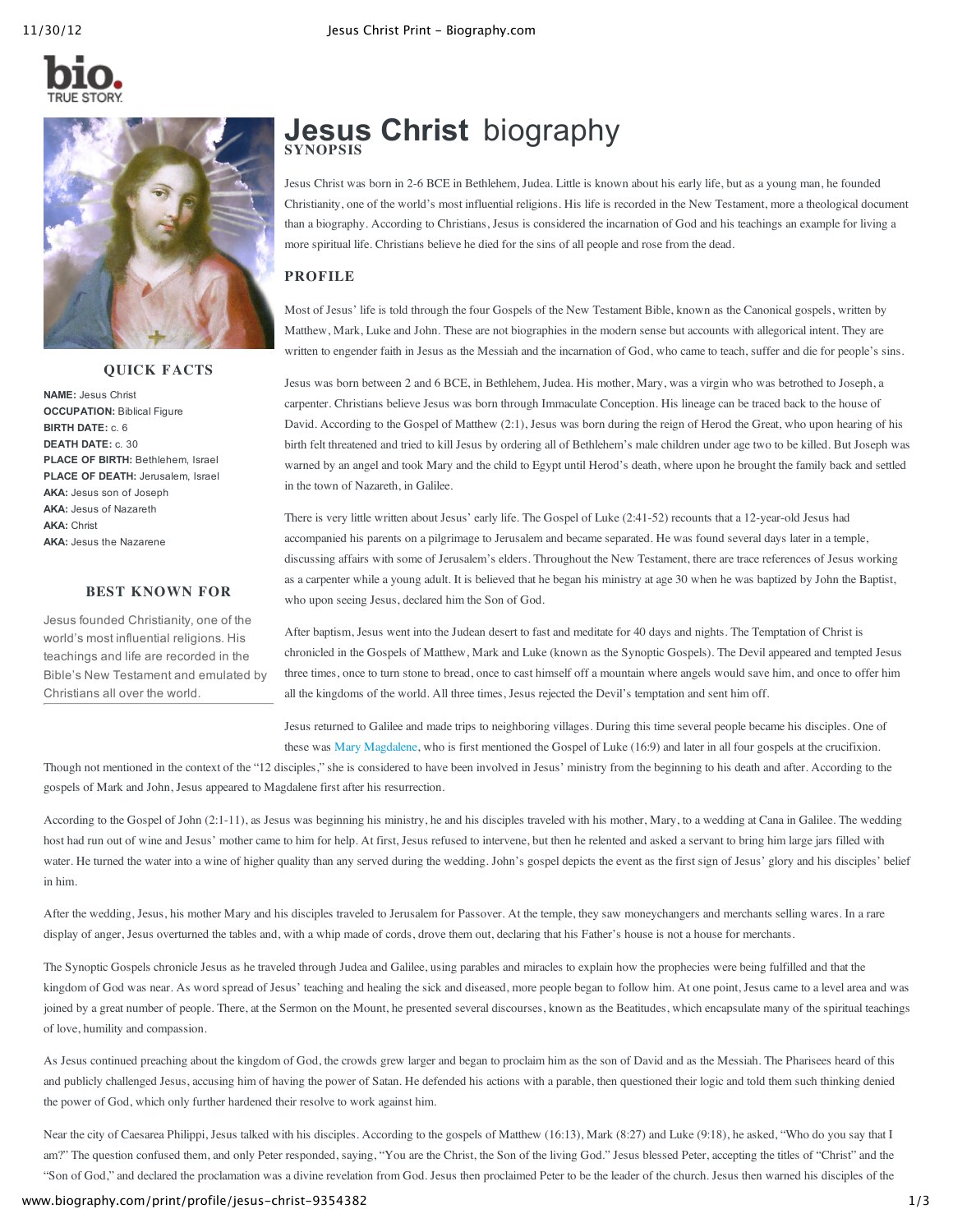#### 11/30/12 Jesus Christ Print - Biography.com

Pharisees' conspiracy against him and of his fate to suffer and be killed, only to rise from the dead on the third day.

Less than a week later, Jesus took three of his disciples to a high mountain where they could pray alone. According to the Synoptic Gospels, Jesus' face began shining like the sun and his entire body glowed with a white light. Then, the prophets Elijah and Moses appeared, and Jesus talked to them. A bright cloud emerged around them, and a voice said, "This is my beloved Son, with whom I am well pleased; listen to him." This event, known as the Transfiguration, is a pivotal moment in Christian theology.

It supports the identity of Jesus as the Christ, the Son of the living God.

Jesus arrived in Jerusalem, the week before the holiday of Passover, riding on a donkey. Great numbers of people took palm branches and greeted him at the city's entry. They praised him as the Son of David and as the Son of God. The priests and Pharisees, fearful of the growing public adulation, felt he must be stopped.

All four Gospels describe Jesus' final week in Jerusalem. During this time, Jesus raised Lazarus from the dead, confronted moneychangers and merchants in the temple, and debated with the high priests who questioned Jesus' authority. He told his disciples about the coming days and that Jerusalem's temple would be destroyed. Meanwhile, the chief priests and elders met with high priest Caiaphas, and set plans in motion to arrest Jesus. One of the disciples, Judas, met with the chief priests and told them how he would deliver Jesus to them. They agreed to pay him 30 pieces of silver.

Jesus and his 12 disciples met for the Passover meal, and he gave them his final words of faith. He also foretold of his betrayal by one of the disciples and privately let Judas know it was he. Jesus told Peter that before a rooster crowed the next morning, three times he will have denied he knows Jesus. At the end of the meal, Jesus instituted the Eucharist, which in the Christian religion, signifies the covenant between God and humans.

After the Last Supper, Jesus and his disciples went to the Garden of Gethsemane to pray. Jesus asked God if this cup (his suffering and death) might pass by him. He implored a group of his disciples to pray with him, but they kept falling asleep. Then the time had come. Soldiers and officials appeared, and Judas was with them. He gave Jesus a kiss on the cheek to identify him and the soldiers arrested Jesus. One disciple tried to resist the arrest, brandished his sword and cut the ear off one of the soldiers. But Jesus admonished him and healed the soldier's wound.

After his arrest, many of the disciples went into hiding. Jesus was taken to the high priest and interrogated. He was hit and spat upon for not responding. Meanwhile, Peter had followed Jesus to the high priests' court. As he hid in the shadows, three house servants asked if he was one of Jesus' disciples and each time he denied it. After each denial, a rooster crowed. Then Jesus was led out of the house and looked directly at Peter. Peter remembered how Jesus had told him he would deny him and he wept bitterly. Judas, who was watching from a distance, became distraught by his betrayal of Jesus and attempted to return the 30 pieces of silver. The priests told him his guilt was his own. He threw the coins into the temple and later hanged himself.

The next day, Jesus was taken to the high court where he was mocked, beaten and condemned for claiming to be the Son of God. He was brought before [Pontius](http://www.biography.com/people/pontius-pilate-9440686) Pilate, the Roman governor of Judea. The priests accused Jesus of claiming to be the King of the Jews and asked that he be condemned to death.

At first Pilate tried to pass Jesus off to King Herod, but he was brought back, and Pilate told the Jewish priests he could find no fault with Jesus. The priests reminded him that anyone who claimed to be a king speaks against Caesar. Pilate publicly washed his hands of responsibility, yet ordered the crucifixion in response to the demands of the crowd. The Roman soldiers whipped and beat Jesus, placed a crown of thorns on his head and then led him off to Mount Calvary.

Jesus was crucified with two thieves, one at his left and the other at his right. Above his head was the charge against him, "King of the Jews." At his feet were his mother, Mary, and Mary Magdalene. The Gospels describe various events that occurred during the last three hours of his life, including the taunting by the soldiers and the crowd, Jesus' agony and outbursts, and his final words. While he was on the cross, the sky darkened, and immediately upon his death an earthquake erupted, tearing the temple's curtain from top to bottom. A soldier confirmed his death by sticking a spear into his side, which produced only water. He was taken down from the cross and buried in a nearby tomb.

Three days after his death, Jesus' tomb was found empty. He had risen from the dead and appeared first to Mary Magdalene and then to his mother Mary. They both informed the disciples, who were in hiding, and later, Jesus appeared to them and told them not to be afraid. During this brief time, he beseeched his disciples to go into the world and preach the gospel to all humanity. After 40 days, Jesus led his disciples to Mount Olivet, east of Jerusalem. Jesus spoke his final words to them, saying they would receive the power of the Holy Spirit. Then Jesus was taken upward on a cloud and ascended into heaven.

#### **How to Cite this Page: Jesus Christ**

#### **APA Style**

Jesus Christ. (2012). *The Biography Channel website*. Retrieved 05:35, Nov 30, 2012, from http://www.biography.com/people/jesus-christ-9354382.

### **Harvard Style**

Jesus Christ. [Internet]. 2012. The Biography Channel website. Available from: http://www.biography.com/people/jesus-christ-9354382 [Accessed 30 Nov 2012].

#### **MLA Style**

"Jesus Christ." 2012. The Biography Channel website. Nov 30 2012, 05:35 http://www.biography.com/people/jesus-christ-9354382.

### **MHRA Style**

"Jesus Christ," The Biography Channel website, 2012, http://www.biography.com/people/jesus-christ-9354382 [accessed Nov 30, 2012].

#### **Chicago Style**

"Jesus Christ," The Biography Channel website, http://www.biography.com/people/jesus-christ-9354382 (accessed Nov 30, 2012).

#### **CBE/CSE Style**

www.biography.com/print/profile/jesus-christ-9354382 2/3